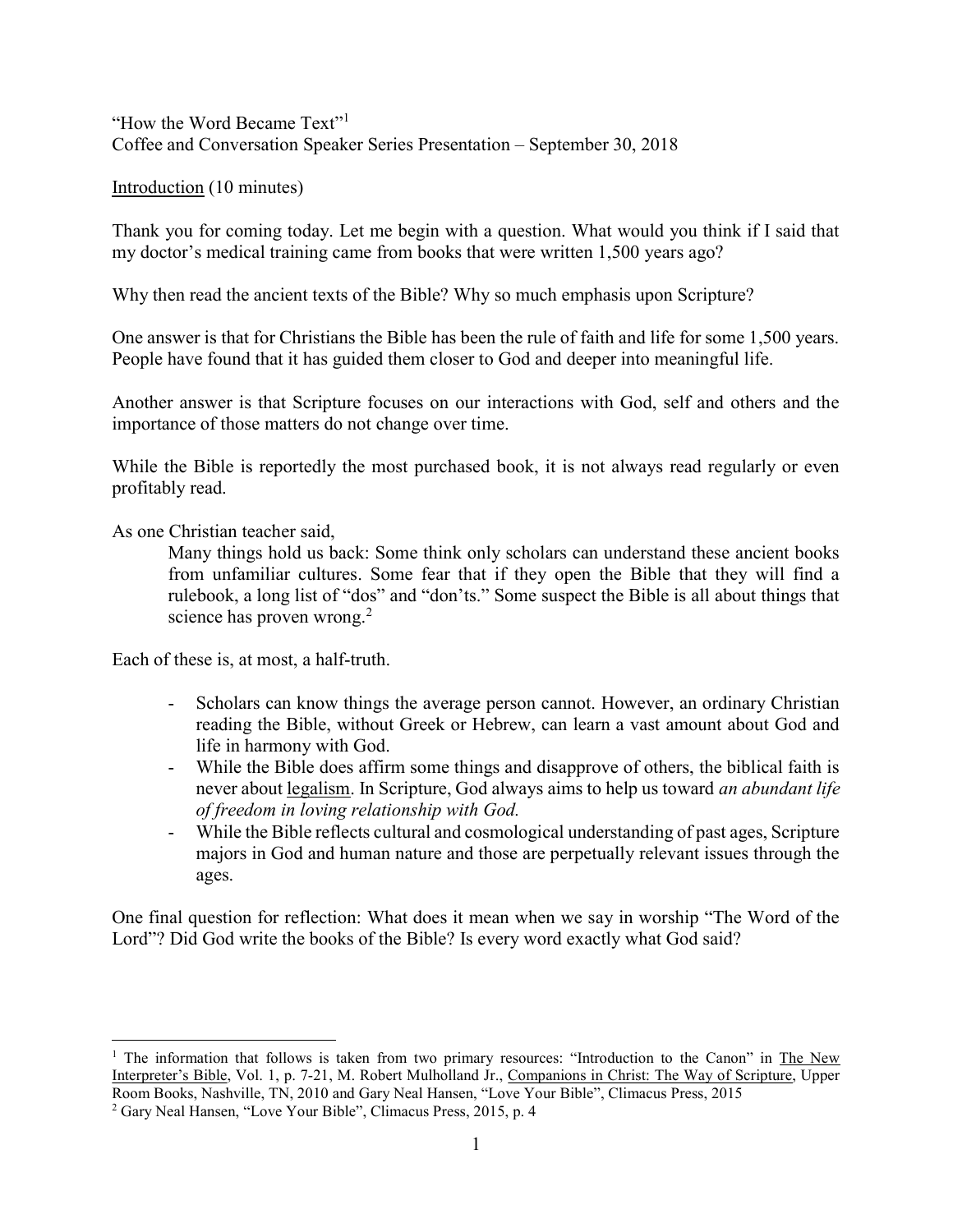Not all Christians agree on the answers to those questions, but understanding of our Bible came to be and how it is Scripture for us is essential if we are to be open to what God has to say to us. Let's begin with some general observations about our Bible.

†

Around the  $6<sup>th</sup>$  century BCE, Israel was defeated by the Babylonians and exiled to what is roughly modern day Iraq.

It was there that the Hebrew people began writing much of their history that had been orally passed on from generation to generation. They wrote on individual scrolls that were later found and assembled and eventually organized into the Old Testament collection we now have.

With the invention of the printing press in the  $15<sup>th</sup>$  century individuals could possess a copy of the collected books of the Bible.

Because the Old Testament covers a much longer period of time and a history much older than the era in which Jesus lived, its writings are much more diverse than those of the New Testament.

They include

-

- Stories, meant to teach God's ways
- History, actual records of the chosen people
- Visions and prophecies

The material come from various sources – for example there are *two creation stories* in the Book of Genesis<sup>3</sup> and the *four Gospels* in the New Testament.<sup>4</sup>

The New Testament books were written during a much shorter time period. They address many concerns. In addition to the teachings of Jesus that we read in the Gospels, we read about Christians living peaceably, forbearing, forgiving, being humble and resolving their disputes. Their authors wrote to enable Christians in their communities to express faithful discipleship in their particular time and place.

Let's take a few minutes to explore the Scripture Resource Sheet. They describe the Books of the Old and New Testaments in 4 Ws: what, when, to whom and by whom.

Exploration: (10 minutes)

People Right – explore the Old Testament Resource Sheet People Left – explore the New Testament Resource Sheet

What do you learn about the 4 "W"s: what, when, to whom and by whom?

Note that there are 4 basic divisions/types of Old Testament Writings

Torah (instruction) – sometimes called "law"

 $\overline{a}$ 

<sup>3</sup> Genesis 1:1-2:4a and Genesis 2:4b-3:24

<sup>4</sup> Matthew, Mark, Luke and John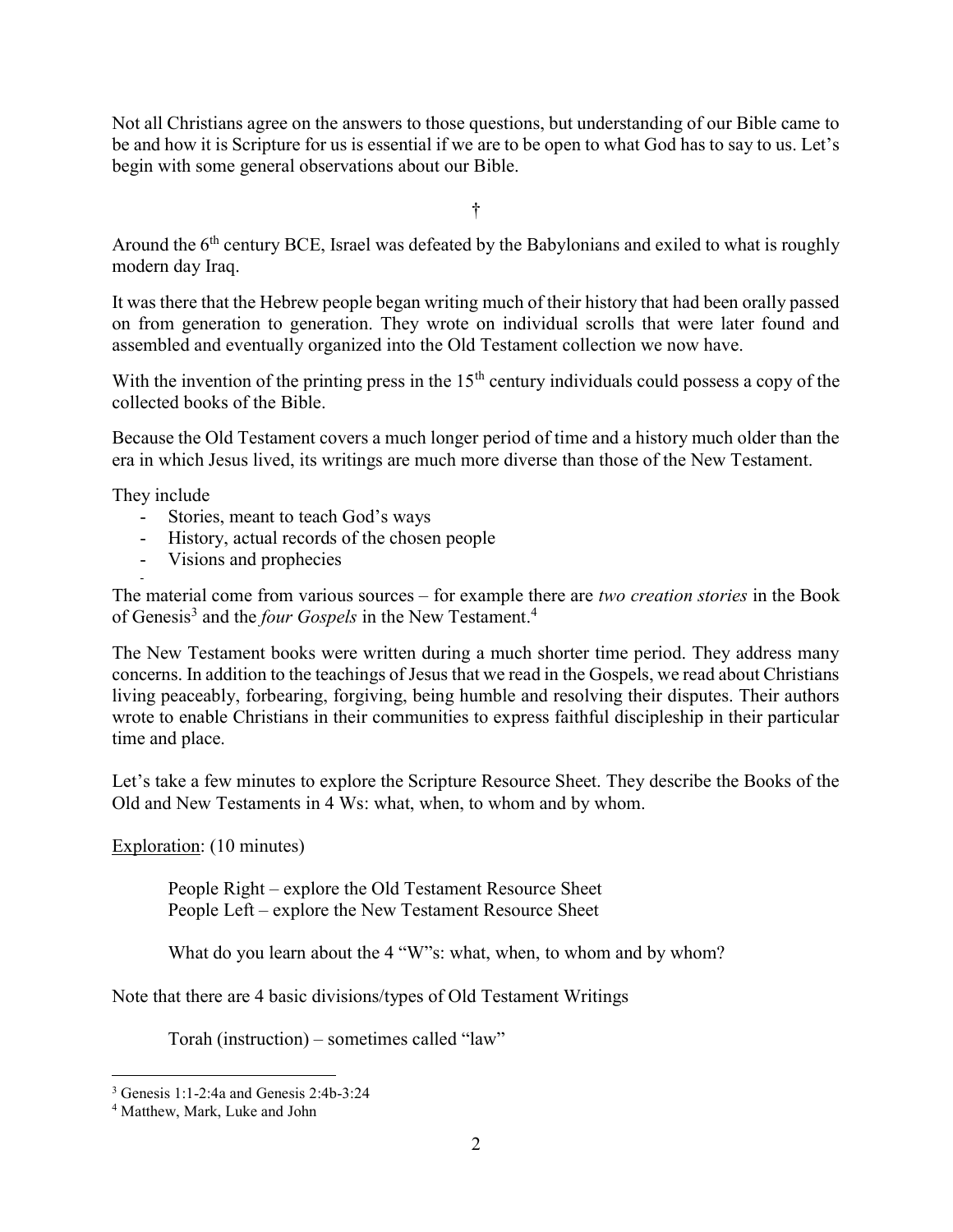History – Wisdom – Prophets –

There are 4 basic divisions/types of New Testament Writings

Gospels – Matthew, Mark, Luke and John (written 40-73 CE) Acts –  $1<sup>st</sup>$  book of church history (written 65-80 CE) The Apostle Paul's Letters – conflict management by theological reflection (49-100 CE) Other Letters and the Apocalypse (80-150 CE)

Those of you who looked at the Old Testament Resource Sheet, did you learn anything you had not previously known?

Those of you who looked at the New Testament Resource Sheet, did you learn anything you had not previously known?

A Word about the names "Old" Testament and "New" Testament. In ancient times "old" meant tried and true and "new" had to be proven true. In our day "old" can sometimes mean outdated and no longer relevant.

A second issue is the name by which we call the first part of our Bible. What we call the "Old" Testament was and remains Scripture for the Hebrew people. In our culture "old" can mean outdated and no longer relevant.

For both of these reasons some Christians call the Old Testament "the Hebrew Scriptures" and some call the New Testament the "Greek Scriptures" because they were written mostly in Greek.

However, using the term Hebrew Scriptures could be misinterpreted as denying Christianity's Jewish heritage. For that reason common references in most Christian Bibles remain to the Old and New Testaments.

†

Let's explore how the writings in our Bible became Scripture.

### Oral History

It is likely that much of Scripture began as oral history. The faith stories that were told over and over again were eventually written down.

# The Canon (Rule or Measuring Stick) of Scripture

In the first 3 centuries of Christianity, "canon" (Greek: kanon) was used to refer to the rule or norm of faith and life.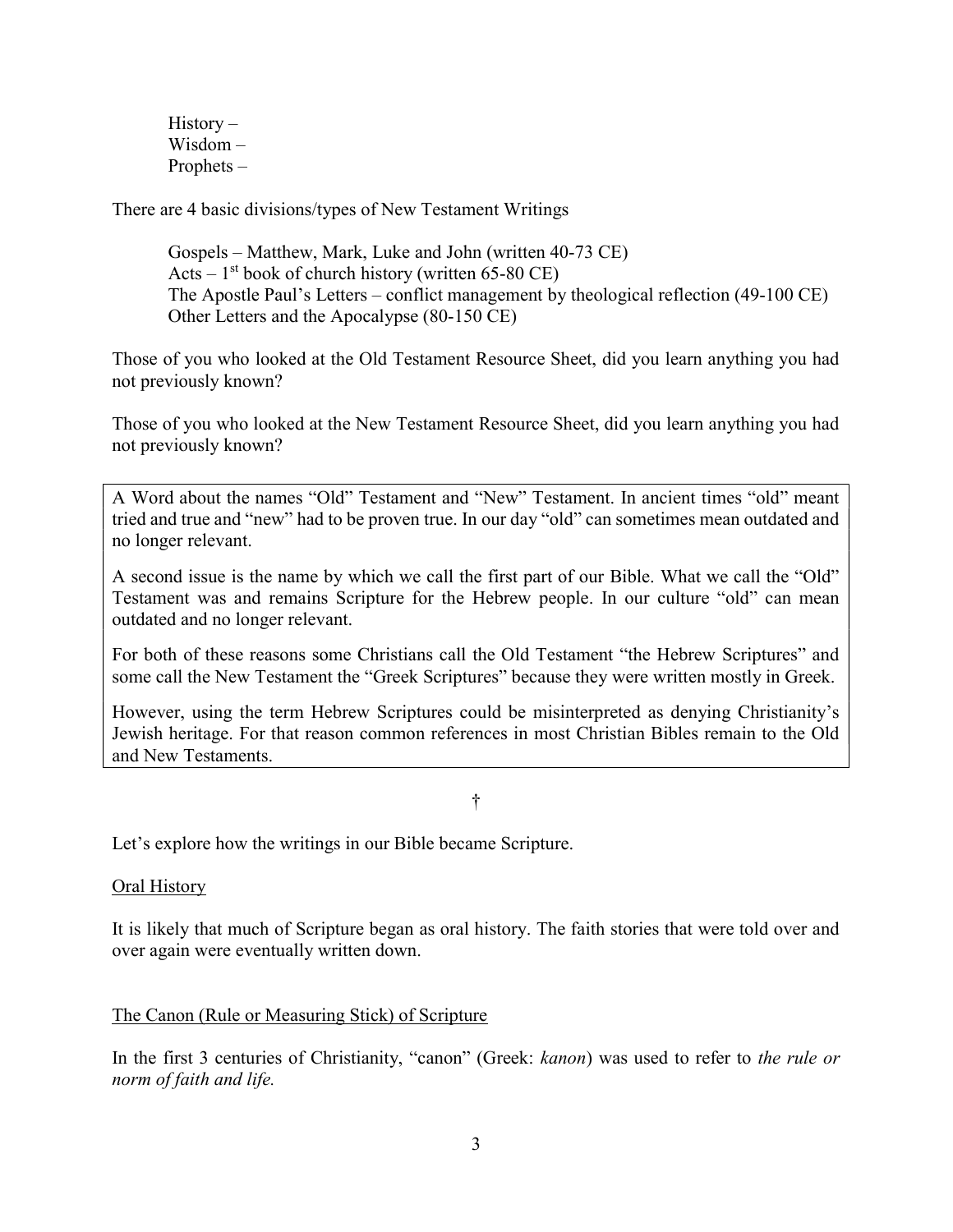It was not until the 2<sup>nd</sup> half of the fourth century that "canon" was applied to the list of books sacred to Christians. The Synod of Laodicea in 363 CE ruled that only "canonical" books should be read in the churches.

By the end of the  $4<sup>th</sup>$  century CE the two components of the Christian concept of "canon" came together: the rule or norm of Christian faith and life, and the list of books sacred to Christians.

## The Shape of the Old Testament Canon

Jewish tradition has divided the Old Testament books into 3 categories

- Torah (sometimes called "law") Genesis, Exodus, Leviticus, Numbers, Deuteronomy
- Prophets Joshua, Judges, 1-2 Samuel, 1-2 Kings, Isaiah, Jeremiah, Ezekiel, Twelve Minor Prophets
- Writings Psalms, Job, Proverbs, Ruth, Song of Songs, Ecclesiastes, Lamentations, Esther, Daniel, Ezra-Nehemiah, 1-2 Chronicles

Taken together the 24 books are called "Tanakh" which is an acronym derived from the first Hebrew letter of each category (Torah, Nebiim and Ketubim) or TNK.

PROTESTANT versions of the Old Testament correspond to the Hebrew Bible, but the material is arranged differently under the influence of the Greek Old Testament which is called the Septuagint and is divided into 39 books.

THE CATHOLIC BIBLE contains all the books of the Hebrew Bible plus 7 more: Tobit, Judith, 1-2 Maccabees, Wisdom, Sirach, and Baruch…along with some additions to Esther and Daniel. The Roman Catholic Bible takes its order of the books from the Greek (Septuagint) and Latin (Vulgate) Bibles.

Other churches such as the GREEK ORTHODOX and the ETHIOPIAN ORTHODOX churches contain other scriptures that are not included in the Protestant or Roman Catholic Bibles.

### The History of the Old Testament Canon

One unlikely theory of the development of the Old Testament Canon

- Council of Jamnia about 70 CE (Jamnia is a town near the Mediterranean coast in Israel located near modern Tel-Aviv. The best historical sources reveal that what took place at Jamnia was not a typical "council" but rather discussions or debates. The sources reveal that there were no resolutions that were immediately accepted or taken to be definitive for all of Judaism.

It is likely that the Hebrew Scriptures were collected and used over a period of time. It was not until after Jesus' lifetime that the Hebrew Scriptures were officially listed.

The Greek Old Testament (Septuagint) was developed primarily for Greek speaking Jews living outside of Israel.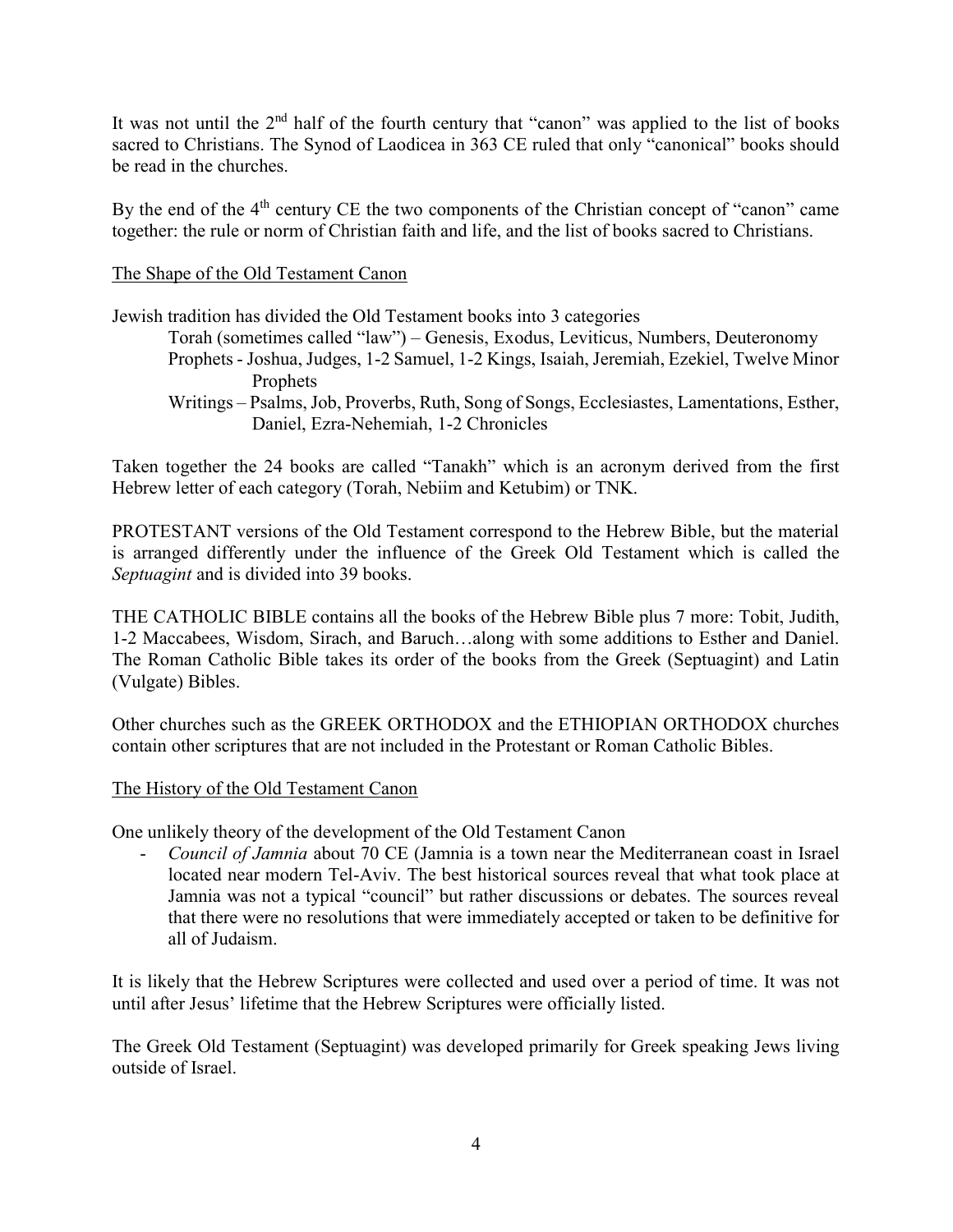With the Reformation and its emphasis on Sola Scriptura (Scripture alone) new questions about the cannon of Scripture were raised. In 1534 Martin Luther included the so-called Apocrypha in an appendix to his German translation. His choice set the pattern for many Protestant churches of including them as an appendix.

In response to Luther and other Reformers, the Roman Catholic Church held the Council of Trent (1546) at which they chose to follow the tradition of the Latin Vulgate and adopted the wider canon. It produced the first definitive list of Old Testament books. Its decree is followed in Bibles prepared under Catholic auspices until this day.

The Shape of the New Testament Canon

All Christians today share the same 27 New Testament canonical books.

Gospels come first in the Bible: Matthew, Mark, Luke and John (stories of Jesus) The Acts of the Apostles (written by "Luke") (history of the early church) 13 epistles (letters) by Paul divided into 2 categories

- Those written to communities
- Those written to persons
- (These letters are arranged by length from longest to shortest.)

Letter to the Hebrews (likely placed here because it was associated w Paul – (Hebrews 13:22-25)

7 general or "catholic" epistles

The Apocalypse of John (speaking of the end time and thereafter) concludes the New Testament canon.

### The History of the New Testament Canon

For the first Christians their Bible was the Septuagint (Greek speaking Old Testament). When quoting the Old Testament most New Testament writers quoted from the Septuagint. It was studied carefully as a book about Jesus the Messiah…the place where prophecies that Jesus fulfilled could be found. It was read publicly at church gatherings. There seems to have been no conscious effort to produce a new collection of sacred books.

The earliest New Testament writings were authored by the Apostle Paul beginning some twenty years after Jesus' resurrection. These occasional writings (in response to issues in the primitive church) were considered to have lasting value and significance for other churches.

One response was to collect them into a Pauline anthology. Another response was to imitate Paul's style and language and to bring them to bear on the problems of the  $1<sup>st</sup>$  century church in the Mediterranean area. The second type of "in the style of Paul" writings are called deutero-Pauline epistles considered by many scholars to include: Ephesians, Colossians, 2 Thessalonians, 1-2 Timothy and Titus. In the first and second centuries CE it was common practice to write in the name of one's teacher or mentor or a recognized authority. To identify a book as deutero-Pauline is not to discredit it, but to acknowledge that it was likely written by a student or an associate of Paul.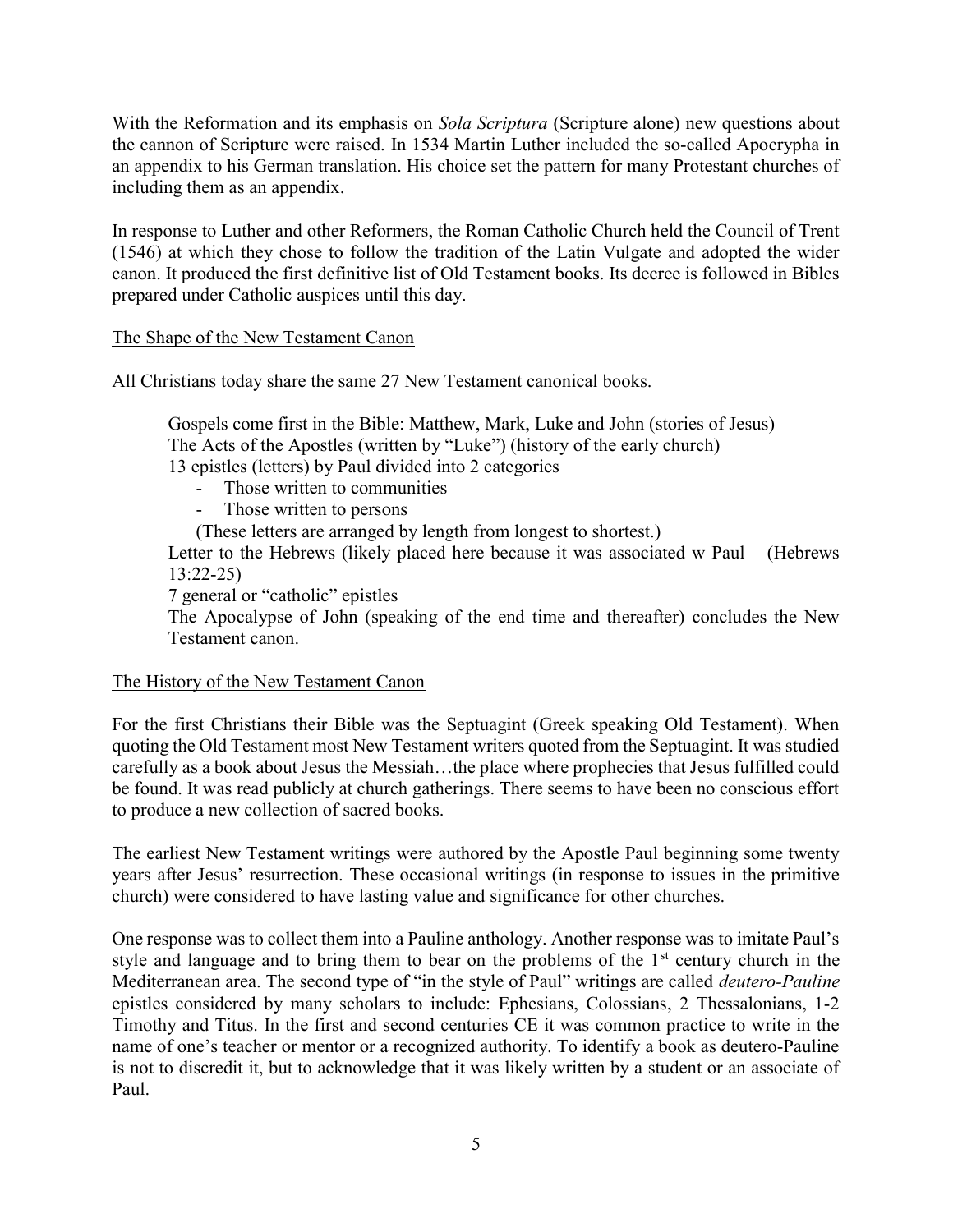The Gospels of Matthew and Luke followed Mark's biographical-theological outline and supplemented it with teachings from a so-called "Sayings Source" ("Q" which I think is the first letter of the German word for "source") and other sources. John likely wrote independently from the synoptic gospels (Matthew, Mark and Luke) that developed into the Johannine school and presented them in the framework of Jesus' public activity (Book of Signs, John 1-12) and his last days (Book of Glory, John 13-21).

We may say that the four gospels, while not identical, present one story of Jesus. The gospel writers whose identities we do not know for certain are written by different persons, from different perspectives, for different communities.<sup>5</sup>

- Matthew introduces Jesus as the King of the Jews who is the fulfillment of Jewish Scripture and God's Plan. (written to the Jews)
- Mark reveals how Jesus was the suffering, misunderstood Messiah (written to the Romans)
- For Luke, Jesus is the savior of the world (written to Greek-speaking peoples)
- In John, we meet Jesus as cosmic savior who descends from heaven.<sup>6</sup> (unknown audience, but it's purpose was to produce faith)

While the Books of the Bible were completed by the start of the  $2<sup>nd</sup>$  century CE, they were not immediately considered as "cannon" (the official list of Scripture which presented the authoritative way for Christian faith and life).

Two historical forces led to the development of a New Testament canon.

1) Marcion in the mid-2nd century CE proposed to reduce the authoritative books. His idea was that the God of the New Testament (goodness) superseded the God of the Old Testament (justice). Therefore, he rejected the entire Old Testament and reduce the New Testament to 9 Pauline epistles. His direction would have completely rejected Christianity's past in Judaism…a step too far for the churches in Rome and elsewhere.

2) Two sects sought to expand the list of sacred books to include an emphasis on revelations from above related to religious experiences. This interest to expand the sacred books was a step to far for the churches that coalesced into "orthodoxy".

By the end of the  $2<sup>nd</sup>$  century CE the churches faced the problem of distinguishing among the various Christian writings? Which were to be taken seriously? Which were to be read in the churches? On which were they to base Christian doctrine?

The major criteria for setting the "canon" seem to have been these three:

- *Orthodoxy* of content i.e. consistent with the basic doctrines already recognized as normative by churches
- Apostolic origin the presumption of apostolic authorship or association

 $\overline{a}$ 

<sup>&</sup>lt;sup>5</sup> See Marianne Blickenstaff, "Four Gospels", a "Thoughtful Christian" resource

<sup>&</sup>lt;sup>6</sup> See Marianne Blickenstaff, "Four Gospels", a "Thoughtful Christian" resource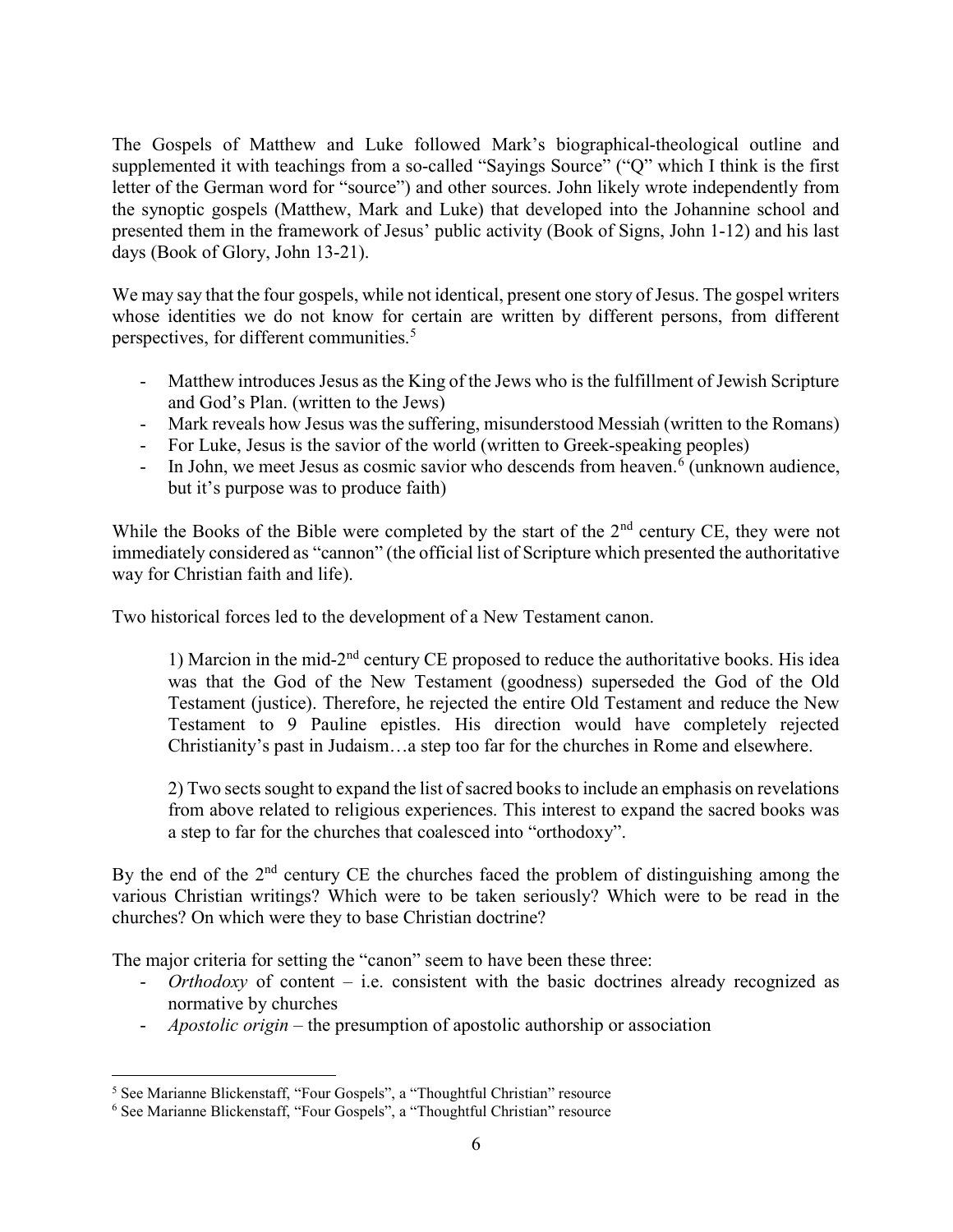- *Acceptance by churches* – used in the churches and cited by reliable bishops and theologians.

The Third Council of Carthage (397 CE) resolved that nothing should be read in church under the name of divine Scriptures except the canonical writings.

Shortly after 400 CE the 27 books of our present New Testament canon were recognized as sacred writings that can serve as the rule or norm of Christian faith and life.

That canon was challenged in the  $16<sup>th</sup>$  century by Martin Luther. He had doubts about Hebrews (because it teaches no repentance for sinners after baptism), James (because it is an epistle of straw), Jude (because it depends on 2 Peter and quotes apocryphal Old Testament writings); and Revelation (because it lacked the proper prophetic and apostolic dimensions). Still, Luther included these books at the end of his German translation of the New Testament.

The principle by which Luther objected to these books was that they did not sufficiently promote Christ. That principle caused Luther to consider a "canon within the canon"…some books of the Bible are more canonical because of their great value in promoting Christ.

While we may find certain portions of the Bible speak more to our situation or are more easily understood, we avoid "creating our own Scriptures" by seeking to listen to the whole of Scripture.

The traditional canon of 27 New Testament books was confirmed by several Protestant confessions of faith including the Westminster Confession of 1646. Hence the general agreement about the New Testament canon among Catholics and Protestants to this day.

†

We can summarize how Scripture became Scripture by summarizing three criteria

- its use, and, in the case of New Testament,
- letters written by the apostles or associated with the apostles and
- consistent with Christian belief as they understood it.

Are there questions to this point?

What remains for us today is the question, "how is Scripture Scripture for us?" "How does Scripture lead us to deeper faith and life?

Let's begin to address that question with 2 common understandings of Scripture.

1. One is that SCRIPTURE IS A DIVINE DOCUMENT. In its most extreme form, Scripture was dictated by God to human writers who simply recorded what God said. Consistent with this understanding is that Scripture is inerrant, infallible set of propositional truths. Some proponents of this view might say: "Scripture says it, I believe it, that settles it."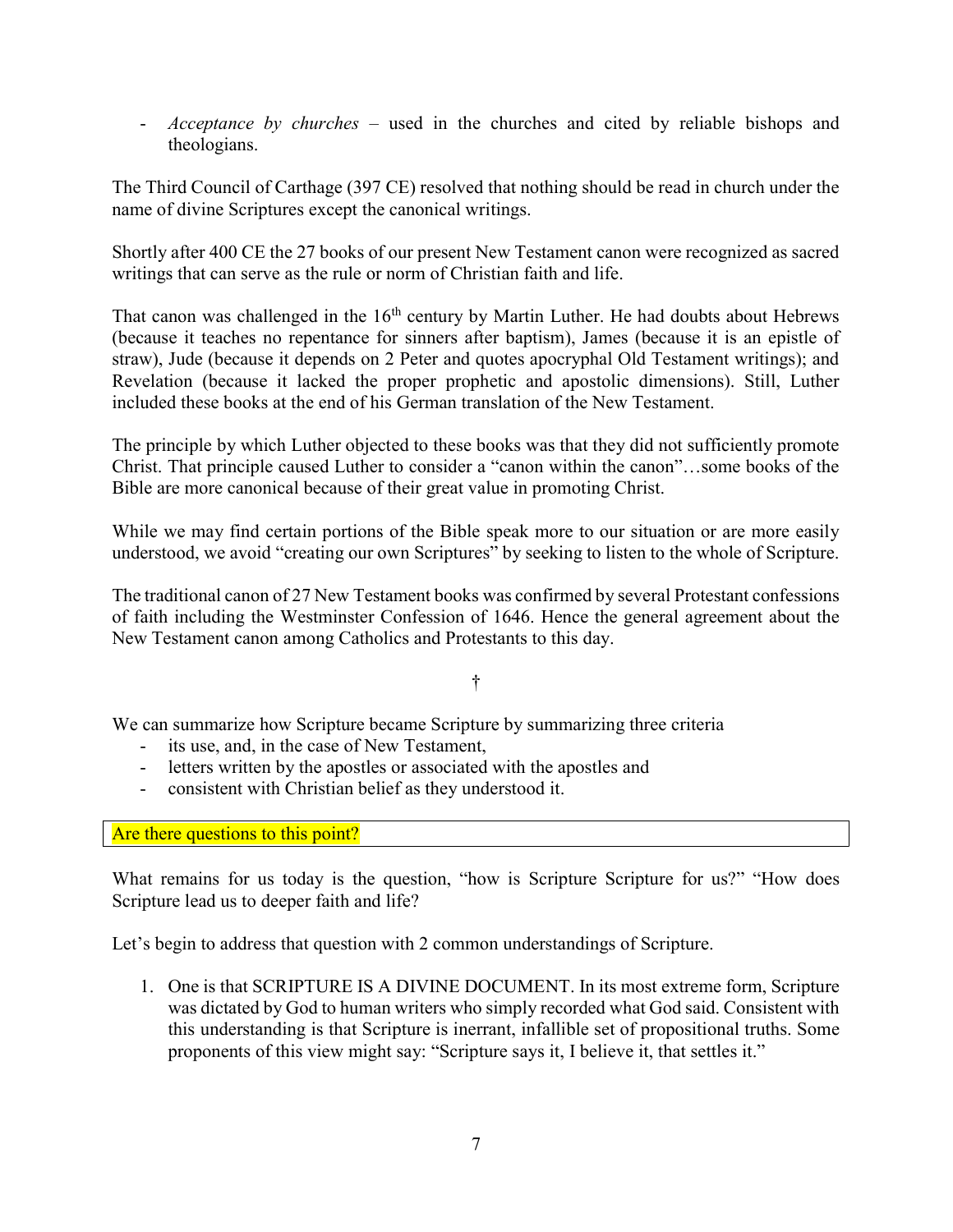2. The second understanding is that SCRIPTURE IS A HUMAN DOCUMENT. In its most extreme form Scripture is a human composition that is no different than something that could be found in any self-help section of a bookstore. Sometimes the writings could become a human record of experiences of God. This second understanding is likely the perspective of college courses labeled "Scripture as Literature".

A clue to resolving this issue of divine or human comes in considering a similar issue related to the nature of Jesus. Some saw Jesus as WHOLLY DIVINE. Others saw Jesus as simply a HUMAN BEING. What we read in the opening verses of the Gospel of John<sup>7</sup>, however, is that "The Word became flesh". This core statement of faith and other witnesses of Scripture make the claim that Jesus was both divine and human at the same time…a mystery.

Relating this understanding to the issue of Scripture's nature…many of us would agree that God had a part in the development of Scripture and human beings also had a part. The proposition of Biblical scholar M. Robert Mulholland<sup>8</sup> is that the nature of Scripture is similar to the nature of Jesus. He affirms that Scripture is both divine and human.

While the writings of Scripture do not provide much insight into its own nature we do have some insight. 2 Peter 1:20-21 states "…no prophecy of Scripture is a matter of one's private interpretation because no prophecy was ever motivated by human will but persons being motivated by the Holy Spirit spoke from God."

Peter addresses three elements of Scripture:

- God addresses persons. God encounters us.
- God addresses or encounters us through a text that has come into existence through persons speaking out of their experience of the Holy Spirit's motivation.
- Readers may not simply freely interpret the text from their personal frame of reference.

Peter seems to suggest that the reading of scripture falls under the same guidance as its writing. Just as the writer spoke from God under the movement of the Spirit, so the reader hears God speak through the text while being moved by the same Spirit. When the reader is "motivated by the Holy Spirit," the text becomes more than a source of information; it becomes a place of deep, intimate, experiential relationship with God.

When, as readers, we open ourselves to God's presence in and through the words of Scripture, we complete the circuit; the Word becomes text – a place full of possibilities for divine encounter.

A personal story. During one of the traumas of my youth I searched the Psalms for comfort. I may have experienced the rejection by a girl I was fond of, or I may have been discouraged about my home life. I don't remember the cause, only that I felt despair. With what I have come to regard as the work of the Holy Spirit, I landed on Psalm 88.

 $\overline{a}$ 7 John 1:14

<sup>&</sup>lt;sup>8</sup> See M. Robert Mulholland Jr., Companions in Christ: The Way of Scripture, Upper Room Books, Nashville, TN, 2010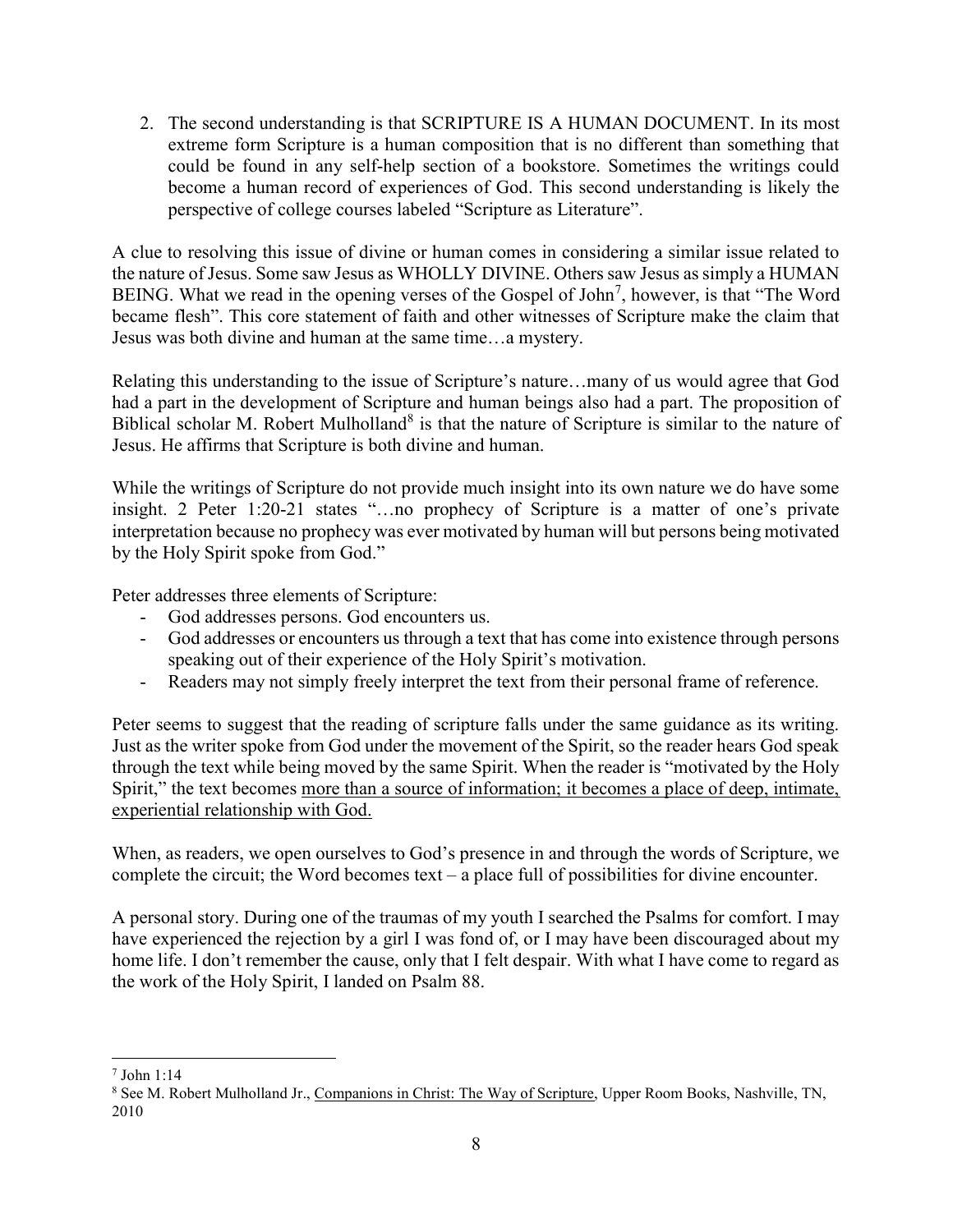<sup>1</sup>O LORD, God of my salvation, when, at night, I cry out in your presence, <sup>2</sup> let my prayer come before you; incline your ear to my cry.  $\frac{3}{3}$  For my soul is full of troubles, and my life draws near to Sheol.  $4$ I am counted among those who go down to the Pit; I am like those who have no help….

I first felt a connection with the author – who was/is unknown to me. I had a deep sense that I was not alone in my trials. And because this Scripture has been prayed again and again by God's people, I felt that the prayer would echo in God's ear…that God would know my distress. At the time, I wasn't yet looking for help or a solution, it was enough to know/trust that God knew my situation; I trusted that God would somehow respond.

The word had become Scripture by the working of the Spirit and by the working of that same Spirit, I was led to the psalm and believed that God heard my prayer through it.

We do not have to land on one side of Scripture as either wholly divine or completely human. There is no need to defend what seems indefensible: that the Bible was dictated by God or a Godless, human invention. By our understanding of the Holy Spirit's work we can understand Scripture as inspired by God at work in human beings and understand that the working of that same Spirit helps us to meet God in the text.

In the words of John Wesley, "Scripture can only be understood through the same Spirit whereby it was given."<sup>9</sup>

# To Provide a Place of Transforming Encounter with God

So, if we believe that we can, by the Spirit, meet God in Scripture, what may we expect to encounter in our reading Scripture?

Trappist monk Thomas Merton proposed that the Bible is not a comfortable collection of stories, sayings, teachings, and history from which we may glean information to enhance our knowledge or buttress our world view. Merton used the language of ENCOUNTER, CONFRONTATION and TRANSFORMATION to describe what happens when we allow Scripture to be God's Word to us. In his words,

It is of the very nature of the Bible to affront, perplex, and astonish the human mind. Hence the reader who opens the Bible must be prepared for disorientation, confusion, incomprehension, perhaps outrage. $10$ 

Roman Catholic theologian Marva Dawn says hyperbolically that when we listen to Scripture in worship we should wear helmets and body protectors to guard against Scripture's assault on who we are and how we live and interact with God and others.<sup>11</sup>

 $\overline{a}$ 

<sup>&</sup>lt;sup>9</sup> Quoted in Mulholland, p. 19

<sup>&</sup>lt;sup>10</sup> Mulholland, p. 19

<sup>&</sup>lt;sup>11</sup> A paraphrase of a quote I cannot find but think it is in Marva Dawn, Reaching Out without Dumbing Down: A Theology of Worship for the Turn-of-the-Century Culture, Eerdmans, Grand Rapids, MI, 1995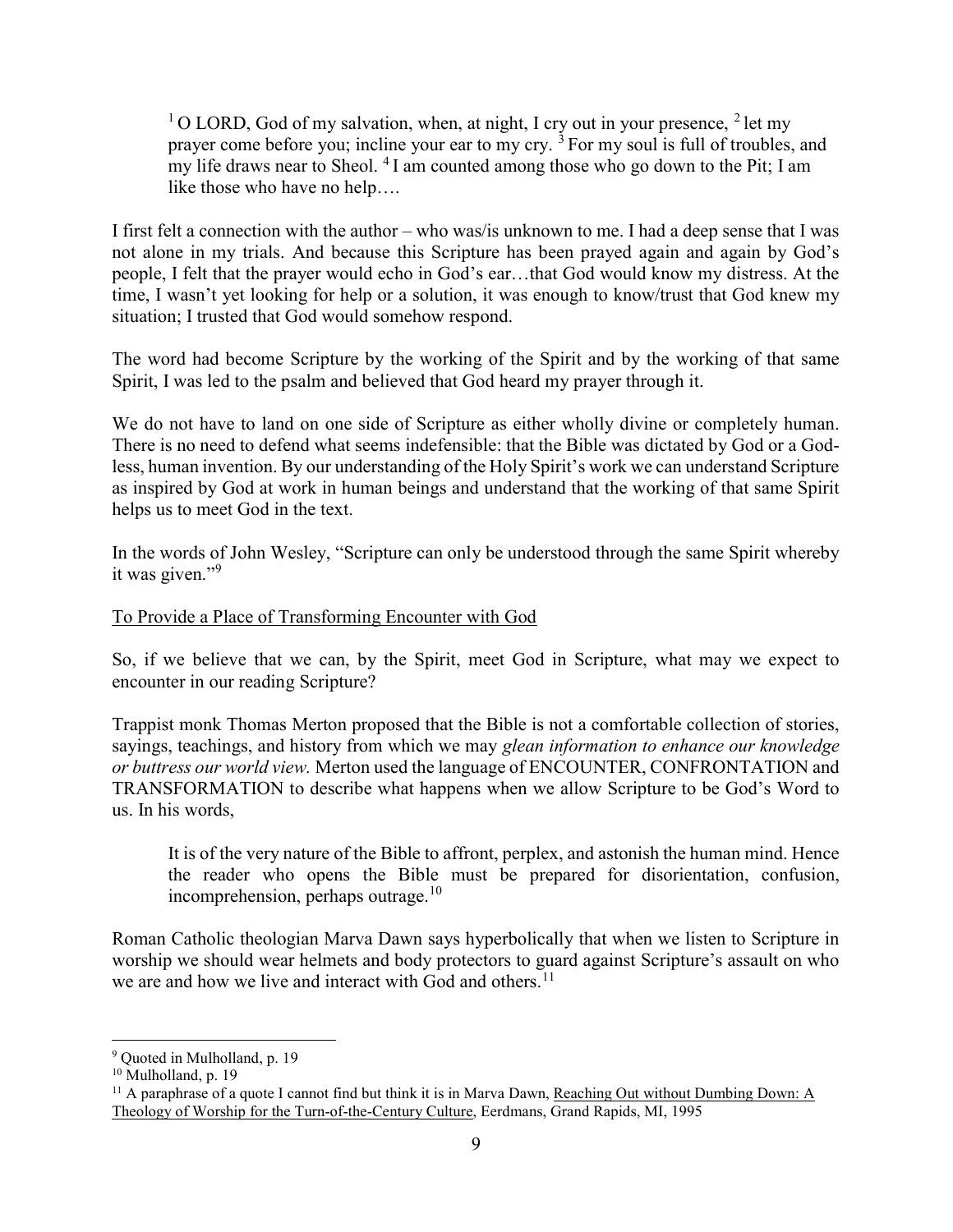The Bible challenges our worldview, challenges our self-perception that we might be changed…that the Word might become flesh in us so that we may grow toward maturity in Christ.

When we approach Scripture we need prayers for illumination that ask God to help us hear what we may not want to hear. But we always remember what we strain to hear are not the dictates of an authoritative God, but the loving word to free us and lead us to abundant and eternal life.

As a result of our time together, I hope that the prayer for illumination will remind you that Scripture is more than a place for moral guidance; it is a place where we may encounter God.

### How Then May We Be Open to Encountering God/God's Word as We Read Scripture

We cannot call God in on demand. We can, however, put ourselves in a position to hear what God may want to say to us.

One way of reading Scripture for encountering God is to put ourselves into the text, to be a character in the story so that we may explore the story from the inside.

## Exploration: How Our Reading of Scripture May Become Encounter with God (15-20 minutes)

Let us pray:

God, we read this Scripture trusting that the Spirit who inspired its writing will be at work in us in our reading. Settle our minds and open our hearts that we may meet you or hear you speaking in this Scripture. Amen.

Read the context of the Scripture passage and then read the story from Mark 2-3 times.

The Context:

- Jesus came to Galilee, proclaiming the good news of God, and saying, "The time is fulfilled, and the kingdom of God has come near; repent, and believe in the good news."
- Jesus then called his disciples
- Jesus taught in the synagogue and people were astonished at his authority
- Jesus healed a man with the unclean spirit. He also healed Simon's mother-in-law and many who were sick or possessed with demons.

The next morning…

### Mark 1:35-39 (NRSV)

<sup>35</sup> In the morning, while it was still very dark, he got up and went out to a deserted place, and there he prayed. <sup>36</sup> And Simon and his companions hunted for him. <sup>37</sup> When they found him, they said to him, "Everyone is searching for you." <sup>38</sup> He answered, "Let us go on to the neighboring towns, so that I may proclaim the message there also; for that is what I came out to do."<sup>39</sup> And he went throughout Galilee, proclaiming the message in their synagogues and casting out demons.

Once you have some initial familiarity with the passage, choose one of the characters (Jesus, Simon, one of Simon's companions who were searching for Jesus that morning) as your imaginative identity in the story.